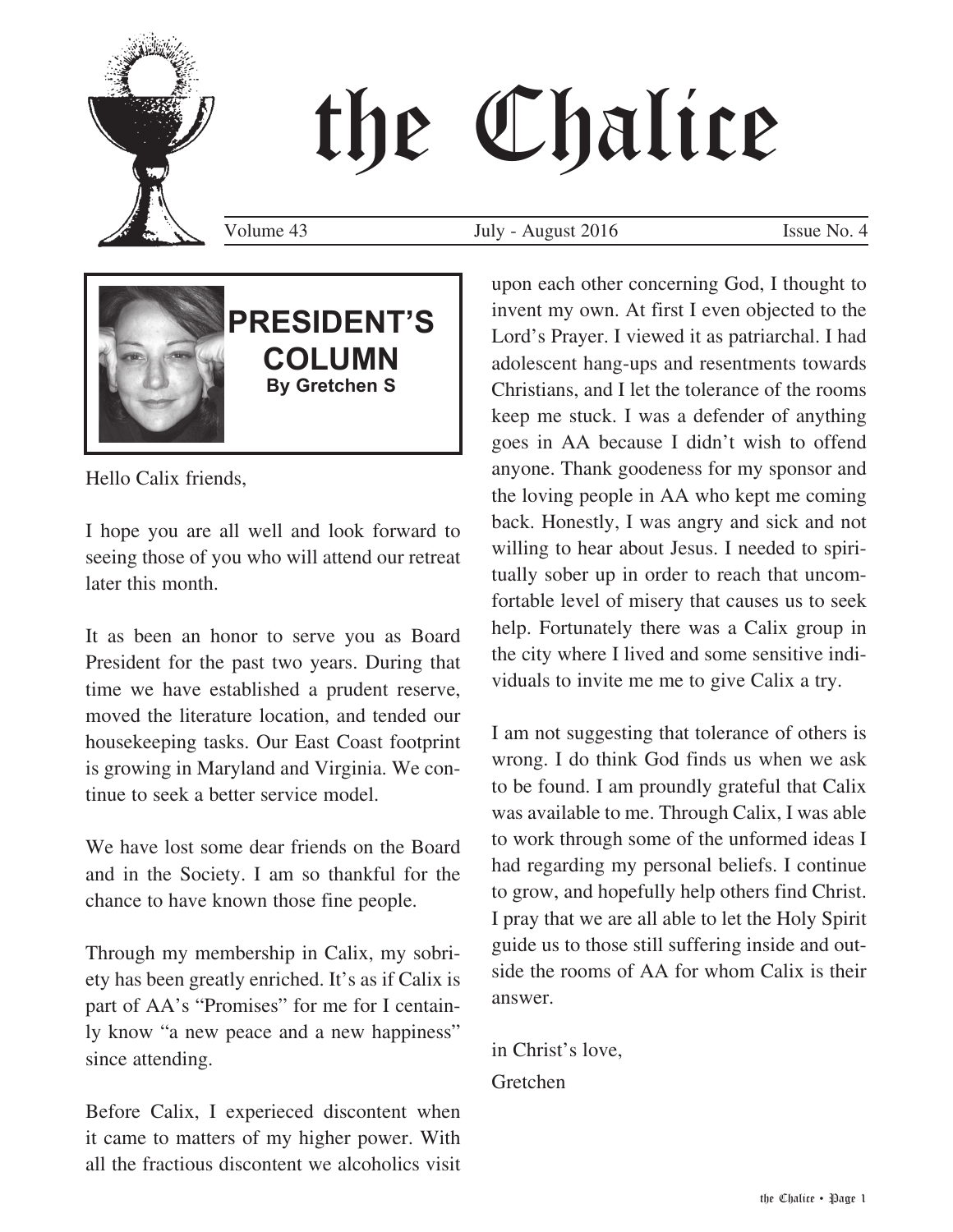

#### **Thank you Madam President.**

In this issue, you'll find our President's last article for The Chalice as her term is coming to a close. She will continue working for Calix as a Member of the Board following our upcoming election.

During Gretchen's tenure, the Calix Society has continued to prosper. We now have a prudent reserve, improvements are being made to our website, and new members to the Board have come on board and are active participants in the Society's business. The Society's financial status will be presented in Cleveland.

Gretchen was the first female elected by the Society as President of our Society, and history will be made again in Cleveland, regardless of the vote when Bruce G. will be the first member of Alanon to be elected to the office of President or Vice-President. In the past, another female on the Board was elevated by Board Vote to President, Deedo H.

And for those of you who have been in Calix a few years you know that Madam President and I just celebrated our second wedding anniversary. At the Retreat in Malvern over 2 years ago and immediately prior to our wedding, our rings were blessed on a first degree artifact of Matt Talbot. A week later, we were wed.

#### **In this issue**

We are publishing the third article from Fr. Doug McKay of Philadelphia on the early days of Calix. I don't know about you, but I am enjoying his contributions very much.

We have a personal testimony Why Calix? from long time member and current Board member Craig C. from Nebraska. If his personal reflection stimulates you, you are invited to submit your thoughts for publication in The Chalice by sending it to me at the email address above.

#### **Calix in the Technology Age**

Vince, Bruce, and Ken are making advancements to the website where you can find information on "A Teleconference Calix Meeting". Two such meetings have been held. If interested in joining one of these calls, see the website for information.

Meditations have been loaded onto the site in mp3 format as well.

#### **Retreat in Cleveland**

Time is running out to register and attend the annual Calix Retreat in Cleveland at a Jesuit Retreat House in Parma, Ohio. Details published in this issue as well.

See you all in Cleveland!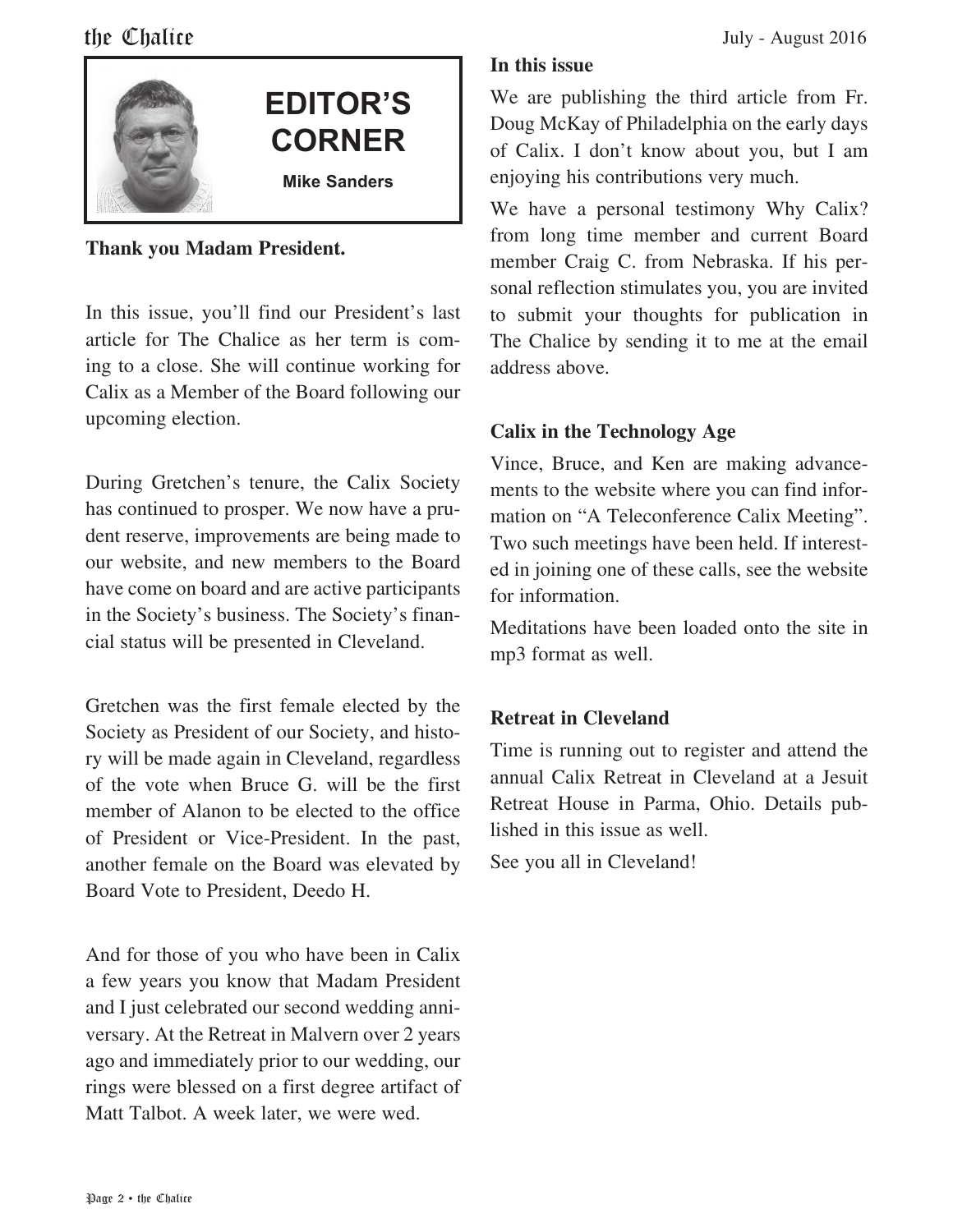#### **Why Calix?**

*Craig C., Lincoln, NE Calix Society Board of Directors Member*

Near the closing prayer of our July Calix International Board Meeting, the subject arose as to the difference between why we attend AA meetings and why we attend Calix meetings. Here are some of my thoughts as to why I find such a difference in my life of recovery and why I feel a strong need for both.

So often at AA meetings, I hear examples of how others handle their anger or the wrong way they behaved when they were drinking as compared to how they behave now. These examples cause me to reflect on my own behavior. I ask myself have I truly changed towards others or have I just quit drinking? In other words, I am reminded to examine my conscience. That, I must admit, is only one reminder to go to confession on a regular basis. This reminder I must admit comes from AA meetings I attend. When we carefully examine our conscience, and share out faults (sins) with our confessor we are working some very important steps within the 12 Steps. These reminders to take advantage of the sacrament of confession come more often from AA meetings because I attend several each week.

Calix meetings, first of all, begin with Mass and that puts my focus on the Liturgy and the Eucharist. Our meal and meeting that follows helps me remember why taking part at Mass and associating with others who believe as I help me realize once again what is truly important in this life. At Calix meetings, I hear the name Jesus or God mentioned without seeing frowns appear on some faces. I have attended AA meetings where the mention of prayer, or God, causes immediate anger. My Calix Chaplain reminds me to pray for those people, and in my case, the sooner the better. If I were to quit attending AA meetings I am sure at some point my thoughts would begin to convince me a few drinks might be okay. I have heard too many relapse stories to believe anything else. For this reason alone I will continue AA attendance. I have also developed friendships in AA that I value. Calix has also given me solid friendships and has more than once deepened my Catholic faith. I cannot imagine remaining sober, and being happy about it, and not practicing my Catholic faith. Calix is a vital part of the practice of my faith and recovery.

For those of us who have been so blessed to have found sobriety, and our Catholic Faith, let's hope and pray to find some means to inform young people in recovery what a strong foundation Calix offers.

I have just re-read "Sister Ignatia, Angel of Alcoholics Anonymous". She treated at least 15,000 alcoholics and another 60,000 family members of alcoholics in her years of work. Her methods were very simple: work Steps 1 and 2 and then begin a new spiritual life working very closely with a sponsor and attend AA meetings. My hope is that we can find a way to reach people in recovery who are missing what we have found in Calix. Sister Ignatia knew that only with surrender to the reality of this disease and humbly asking God for help could we treat this disease. Calix has given me an advantage in how I ask God. It reminds me of how important Mass is, time in front of the Blessed Sacrament, and the humility to continually focus on the deadliness of our disease.

May God give us all the direction we need to lead Calix on the best course. I hope to see you in Cleveland.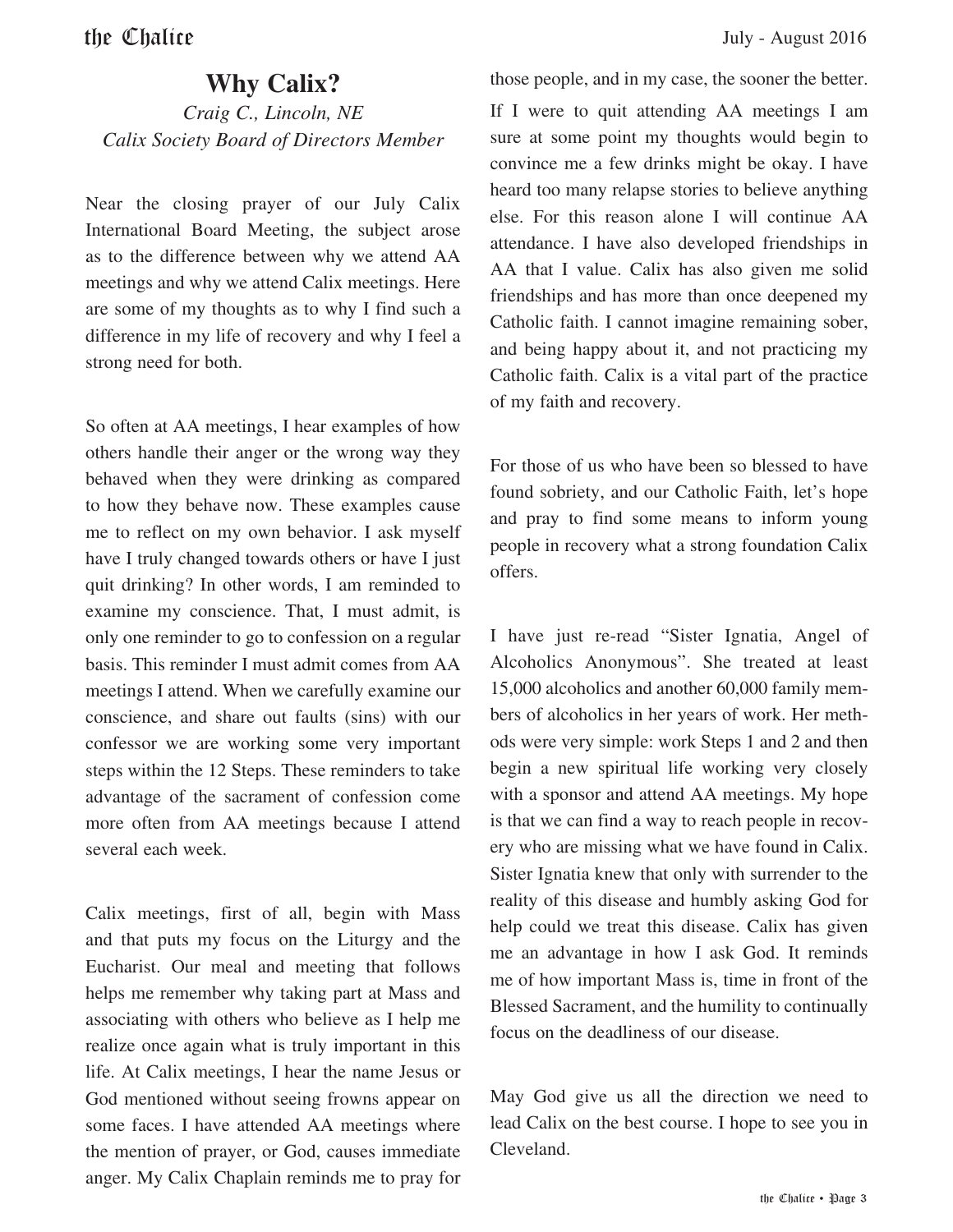#### **A Deeper Look**

#### *Bruce G. N. Virgina Calix Board Member*

Mediating on the Beatitudes continues as a focal point of my recovery, particularly when "working" Step 7. The word "working" is in quotations, because Jesus is actually doing all the work here, as I humbly ask Him to remove my short-comings. Being a "little son" of Mary, I am not really able to do anything about my short-comings on my own. After years working my program, the faith-dimension of Calix is helping me adjust my thinking by saying "yes" to God instead of "no," when he wants to make a change.

My day started a bit differently than usual on Thursday last week. Rather than attend morning Mass at my parish, I accepted a Catholic friend's invitation to attend a Mass and breakfast seminar at a local hotel. Father Darragh Connolly from Kilmore, Ireland was the celebrant. As part of his homily, he read us this message:

"My little one, I am coming to clean every mark from your heart so that you will love freely, as I love. Do not think this is an impossible task. I am Jesus. I am God. I can cleanse your heart in no time at all if you are willing to let Me. I will restore order to your soul, I will adjust your thinking, and I will place the kind of love in your heart that is so genuine and abundant that this love reaches your eyes. All who see you will experience this love and know it is from Me."

After breakfast, the speaker was "Anne, a lay apostle," and the above message was part of a private revelation she received from Jesus in

2003. [Father Darragh has been Anne's bishop-appointed spiritual director for ten years, and the messages have received the Imprimatur of the same bishop]. Anne explained that as Christians in this broken world, our neighbors living in darkness need to see the light and love of Christ in our eyes. This love only resides in us, if we invite Jesus into our hearts and allow Him to transform us from within.

The underlined words in the message spoke to me, particularly the word "genuine." It's amazing to me that our Gospels this week have been about the hypocrisy of the Pharisees and the need to "cleanse first the inside of the cup." Our Lord's criticisms of the Pharisee's were followed by praise of St. Bartholomew on his Feast Day: "…a true son of Israel. There is no duplicity in him." All of these Gospel passages point to the Beatitude of Purity. What I learned recently in studying the Beatitudes is that hypocrisy, and not impurity, is considered the opposite of purity. That's why Jesus chastises the Pharisees for being hypocrites, and praises Nathaniel (Bartholomew) for being genuine.

"Blessed are clean of heart, for they shall see God." My hope is that if I willingly let Jesus cleanse my heart, then I will end up being more genuinely my best self with other people. And in return, my hope is also that I will see more of other people's better natures.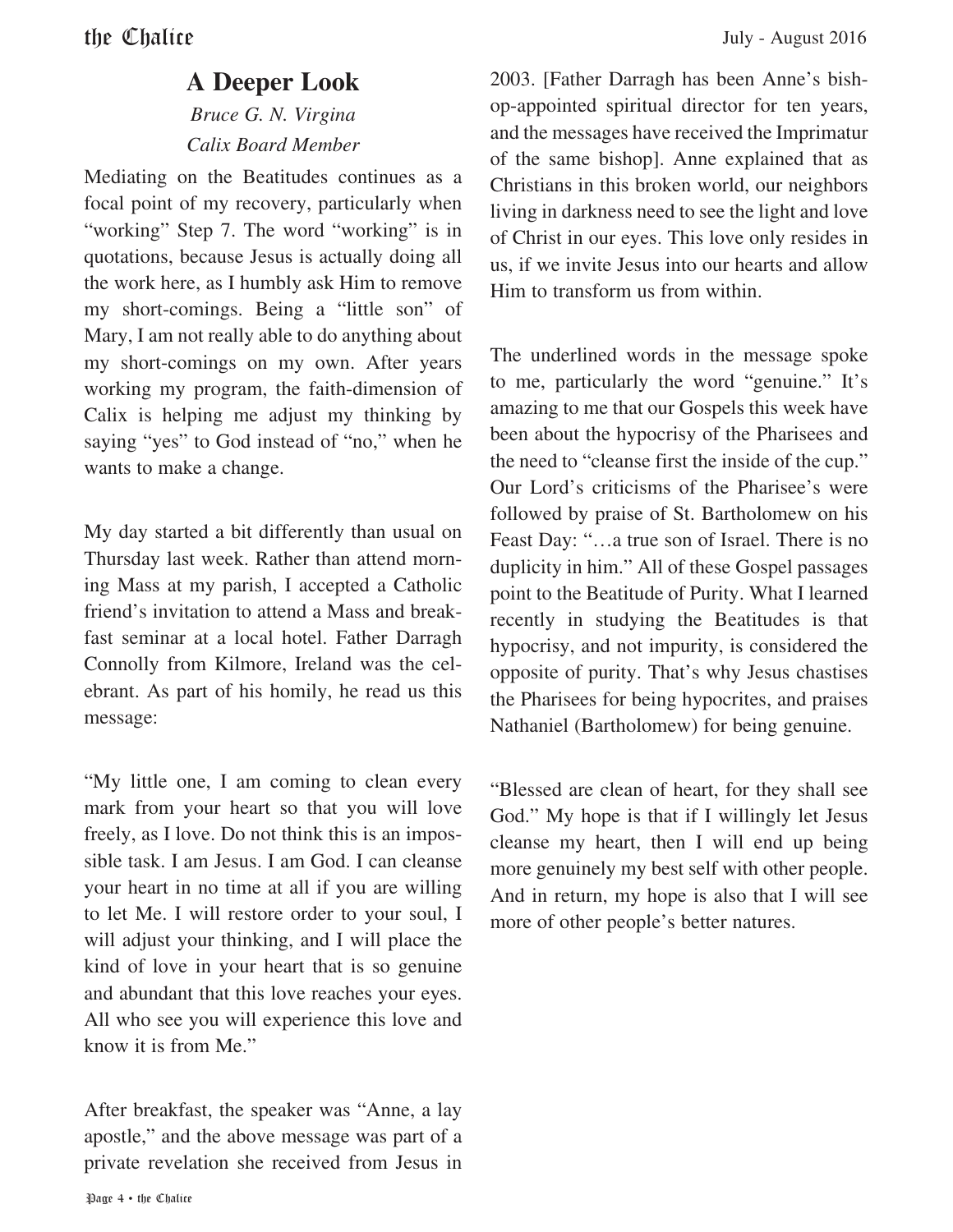#### **A Tough Bunny**

#### *Father Douglas Mc Kay, OFS Chaplain, Grays Ferry Unit*

On a cold winter night after a last alcoholic drink and a spiritual experience, William J. Montroy, the foremost founder of the Calix Society, realized that he needed to stay sober, and even more so, he wanted to become holy. "I must quit living like a devil," he said, "and work on becoming a saint." And how he worked on his sanctity!

Bill lived in an apartment with his wife Janet across from Saint Stephen's Church in Minneapolis where he became a parish worker. He was a member of the Legion of Mary, the only man in the apostolate, and he was a friend of Father Rudy Nolan, the pastor, who ministered to alcoholics and drug addicts.

One night, around eleven o'clock, Father Nolan telephoned Montroy and told him he needed his immediate help with 'a tough bunny'. As he left the apartment to assist the pastor, Janet called out after him, saying, "Oh another one…." Bill was already helping alcoholics but this tough encounter was about to reveal the Spirituality of the Calix Society.

Meeting the tough bunny, an alcoholic priest, for the first time, Bill Montroy knew the challenge. Father Pat was short, rounded, and strong with a bad disposition. This shrewd Irishman knew all the tricks to hide his drinking, but so did his relentless pursuer who showed up wherever this drunken priest drank.

One night on skid row, Pat grabbed Bill to harm him but for some reason changed his mind. The angry alcoholic was going crazy seeing this Hound of Heaven everywhere.

Bill even followed him into a Turkish bath. Faceto-face with him, he yelled, "Pat, the devil got you!"

These harsh words penetrated the fallen priest and sobered him up for a few days, but unfortunately followed another binge. Bill was able to get Pat to a private house that cared for alcoholics by feeding them paraldehyde. Helping the clergyman into bed, the frustrated Good Samaritan took his rosary and threw it at him, saying, "Pat, grab it, because Mary is your best chance now. I am through."

After three days, the recovering priest telephoned his caring friend, saying, "Bill will you come get me…. will you take me over to Holy Rosary Church? I want to go to confession." Happy and relieved Bill welcomed the invitation.

After Pat confessed his sins, the two recovering alcoholics visited the Blessed Sacrament at Saint Stephen's Church. Bill followed the hopeful priest up the aisle to the sanctuary rail. Opening the gate, Pat knelt down at the altar before the tabernacle, stretched out his arms, and whispered his prayers. Bill wondered could this be it? The weak priest remained sober for a week and then again relapsed.

Discouraged, Bill prayed for guidance. He speculated about what was missing in helping this active alcoholic? Inspired he realized that he was trying to save the priest all by himself. Now he prayed that God would take over the Tough Bunny Mission.

By the inspiration of the Holy Spirit and the enthusiasm of William J Montroy, the Calix Society begins to emerge. Along with Father Nolan's support, Bill recruits four of his A.A. friends—Steve Levi, Sol Humbarger, Chuck Jennings, and Bob Doherty—to help him with the almost hopeless priest.

Sharing his inspiration with the upcoming co-founders of the Calix Society, Bill lays out the remedy for Pat's alcoholism: "And with Father Pat we will offer up the Mass and our Holy Communion that Christ in his mercy will now give Pat the necessary grace to end

his battle once and for all. What greater power than this? Christ is going to find it hard to refuse. I asked Father Nolan if we could have a really early weekday Mass about 5:00 AM. I wanted to make it tough for all of us to get up early. We had to do penance because this was a toughie. Father agreed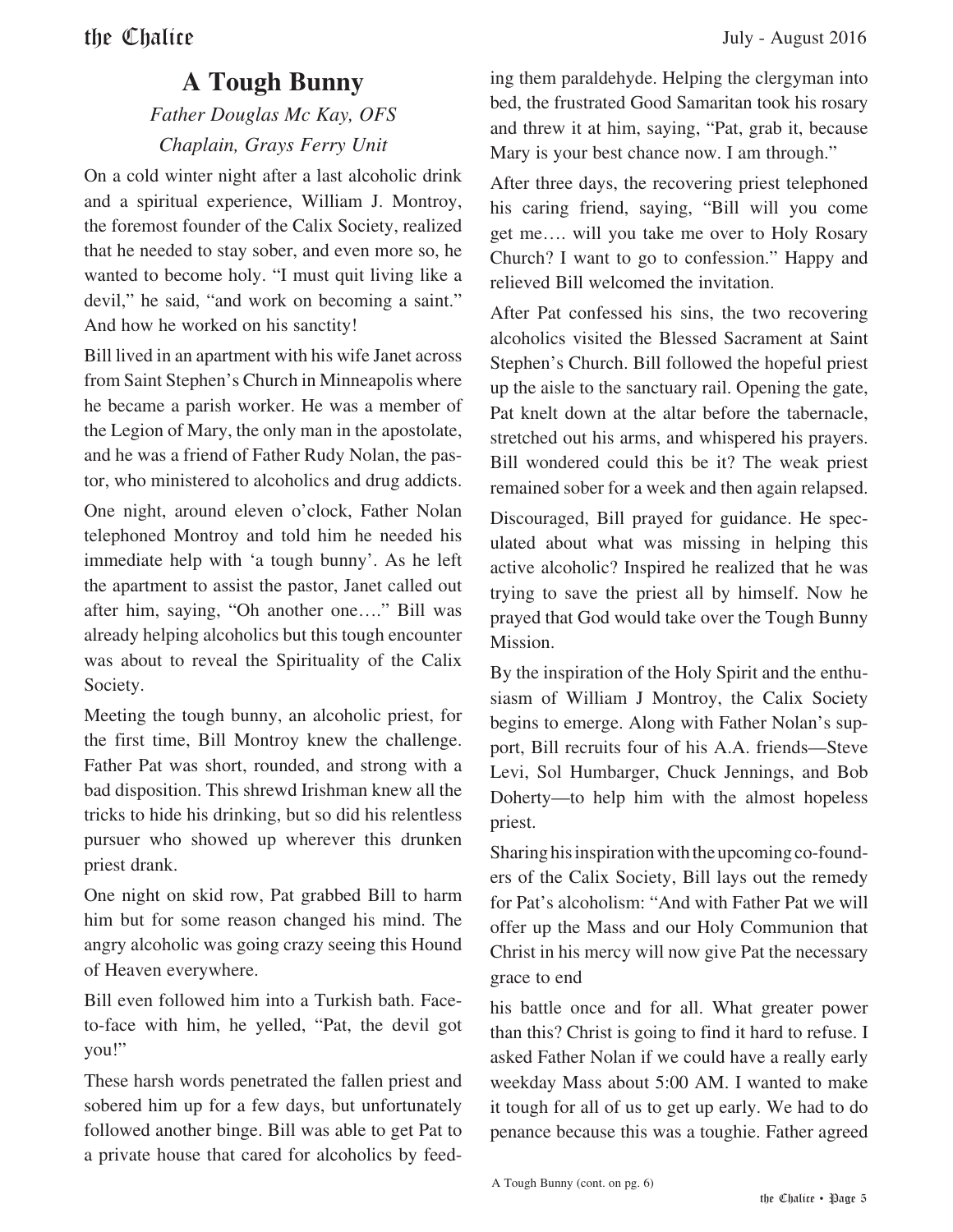$\blacksquare$  A Tough Bunny, (cont. from pg. 5)

and I told Pat drunk or sober he was going to be there…."

Then one morning in 1947—at the break of a new day—Father Nolan, along with the sacrificial ones, celebrated the First Calix Mass at Saint Stephen's Church in Minneapolis for Pat's victory over alcoholism. By continuing their sacrifices and healing Masses for several weeks, the Calix founders enabled the transformation of the onceupon-a-time 'tough bunny'. Father Pat would go on to become one of the most ardent and brilliant supporters for Alcoholic Anonymous. Also the resurrected priest would be idolized by the Pioneer House, an alcoholic center in Minneapolis.

Seeing the others (sometimes including Earl Rooney) serving these beginning Calix Masses with many holy mistakes, Bill's heart overflows with joy. He shares his prayer and thoughts: "Dear God, this is the answer! This is the only sure and permanent way to sobriety and to true peace and happiness. I began to remember my first meeting with Earl and how my hopes were strengthened by my knowing that Mass and Communion would be my victory."

Knowing that Mass and Communion and Confession would be victorious over addiction, Bill says "What more do we need? This is the strength, we are looking for. We cannot fail if we continue this."

Sacred ideas flowing from the Holy Spirit spurted out of Bill Montroy like sparks through stubble: "Mother Mary would be the patroness. There will be a statue, flowers, and candles to honor her intercession. There would be prayer meetings, readings, and discussions of the faith." Bill's zeal catches fire in the others, especially in the pastor.

Night after night, hour after hour, the founders met at the Montroy house to draw up the Calix plan. Steve Levi wrote and rewrote the group's ideas for the Constitution that was presented to Father Nolan for his suggestions and final corrections. After the pastor's approval, Father Pat himself took the document to Archbishop John Gregory Murray for his authorization.

In just a few days with deletions, corrections, and added ideas, the Archbishop endorses the society. "He really must have put a lot of time on it," Montroy says, "as all the writing on it was in his own handwriting. Oh how beautiful his loving, humble heart shows through in the words he wrote. We owe a great deal to our beloved Archbishop Murray, who had given us Pat to work on!"

Knowing the Tough Bunny Mission, one would be reminded about the healing of the paralytic in the second chapter of Mark's Gospel. In this passage Jesus heals the paralytic not on the faith of the one who is crippled but on the faith of the four men who carried him to the Lord:

*When Jesus returned to Capernaum after some days, it became known that he was home…. They came bringing to him a paralytic carried by four men…. When Jesus saw their faith, he said to the paralytic, 'Child, your sins are forgiven…. rise, pick up your mat, and go home. He rose, picked up his mat at once, and went away in the sight of everyone.'*

Indeed, it was the faith of William J. Montroy and the four men who carried the paralyzed priest to the pastor for the Victory of the Holy Sacrifice of the Mass. Seeing their faith, the Lord Jesus not only bestowed the healing blessings upon Father Pat's triumphant recovery, but even more so, He graciously granted the foundational graces for the Calix Society that continues to this day the victories over alcoholism.

Like William J. Montroy we must quit living like devils and work on becoming saints ourselves. Through our Calix faith we are able to remain sober and sanctified by sacrificing for others, especially for a tough bunny.

*Stay sober and alert. Your opponent the devil is prowling like a roaring lion looking for someone to devour. Resist him, solid in your faith." 1 Peter 5: 8-9*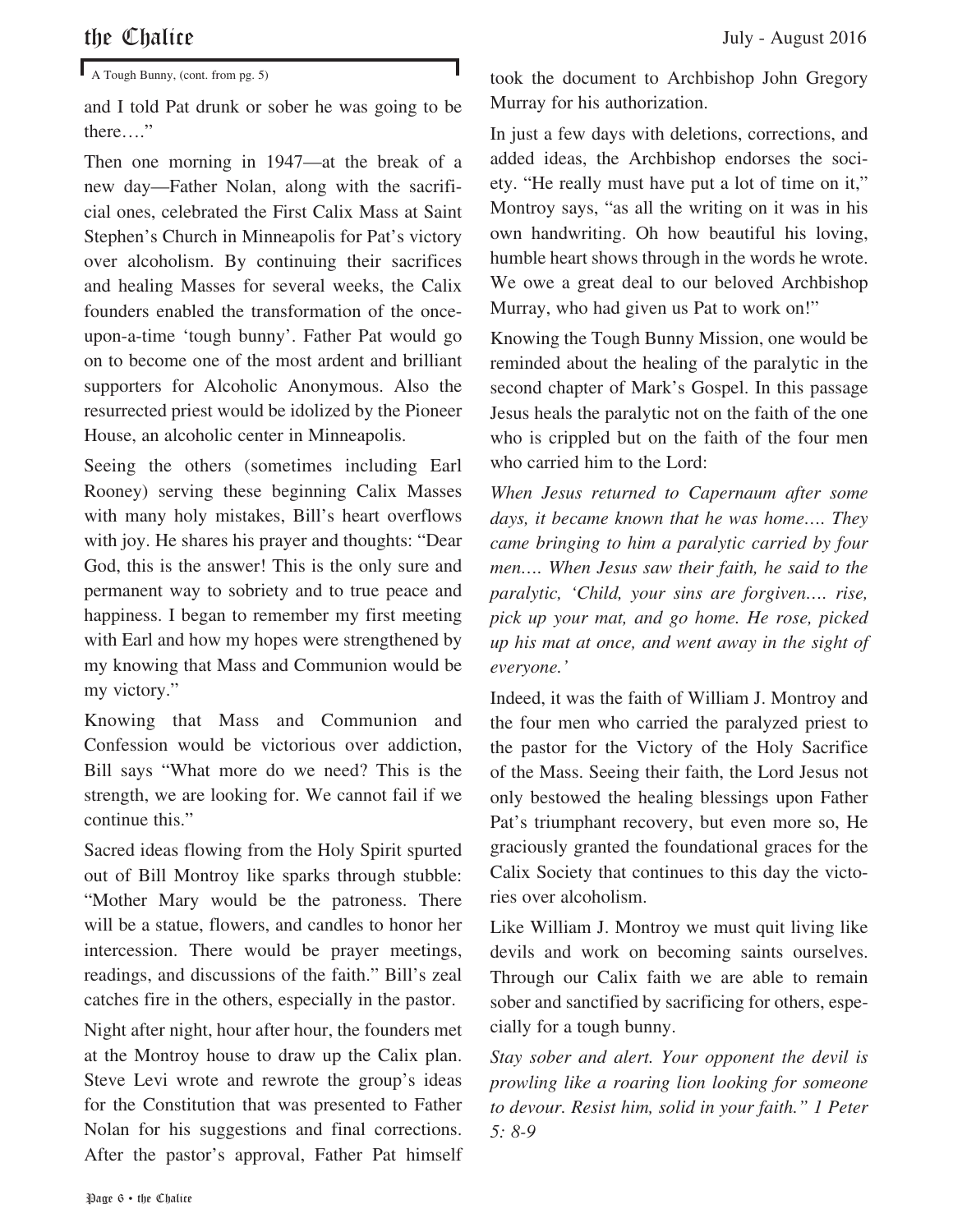Registration Information 59th Annual Calix Retreat, Sept 16-18 Cleveland, Ohio

The Retreat is being held at the Jesuit Retreat House in Parma, Ohio which is approx. 20 minutes south of Cleveland http://www.jrh-cleveland.org/

Registration fee is \$200 for the full 3-day event

Please note all rooms are **single** person occupancy

Preliminary agenda includes a trip to Dr. Bob's house in Akron, a banquet dinner, and talk on Sr. Ignatia. More details *coming soon*!

There are two ways to register:

1. Fill out a printed copy of this form and send it to The Calix Society, P.O. Box 9085, St. Paul, MN 55109 along with a check or money order made payable to **The Calix Society** 

2. Download the form at www.calixsociety.org under the 2. Download the form at <u>www.canasociety.org</u> under the<br>"resources" tab. Fill out the form and email it as an attachment to Calix\_Convention@yahoo.com. Then go to the "store" tab and use PayPal to send your payment.

#### Registration Form

|                                             | Name: Name and the second state of the second state of the second state of the second state of the second state of the second state of the second state of the second state of the second state of the second state of the sec |       |                                                 |
|---------------------------------------------|--------------------------------------------------------------------------------------------------------------------------------------------------------------------------------------------------------------------------------|-------|-------------------------------------------------|
|                                             |                                                                                                                                                                                                                                |       |                                                 |
|                                             |                                                                                                                                                                                                                                |       |                                                 |
| $\mathbf{Zip:}\_$                           |                                                                                                                                                                                                                                |       |                                                 |
|                                             |                                                                                                                                                                                                                                |       |                                                 |
|                                             |                                                                                                                                                                                                                                |       |                                                 |
|                                             |                                                                                                                                                                                                                                |       |                                                 |
| I am interested in visiting Dr. Bob's house |                                                                                                                                                                                                                                | Yes   | No.                                             |
| I require handicapped access                |                                                                                                                                                                                                                                |       | Yes No                                          |
| I have special dietary requests             |                                                                                                                                                                                                                                | Yes   | $\overline{\mathbf{N}}$ $\overline{\mathbf{O}}$ |
|                                             | If yes, please circle, if appropriate, or explain below:                                                                                                                                                                       |       |                                                 |
| gluten-free vegetarian                      |                                                                                                                                                                                                                                | vegan |                                                 |

Further questions? Please contact: Mary S. at (216) 287-7291 or email Calix\_Convention@yahoo.com

\_\_\_\_\_\_\_\_\_\_\_\_\_\_\_\_\_\_\_\_\_\_\_\_\_\_\_\_\_\_\_\_\_\_\_\_\_\_\_\_\_\_\_\_\_\_